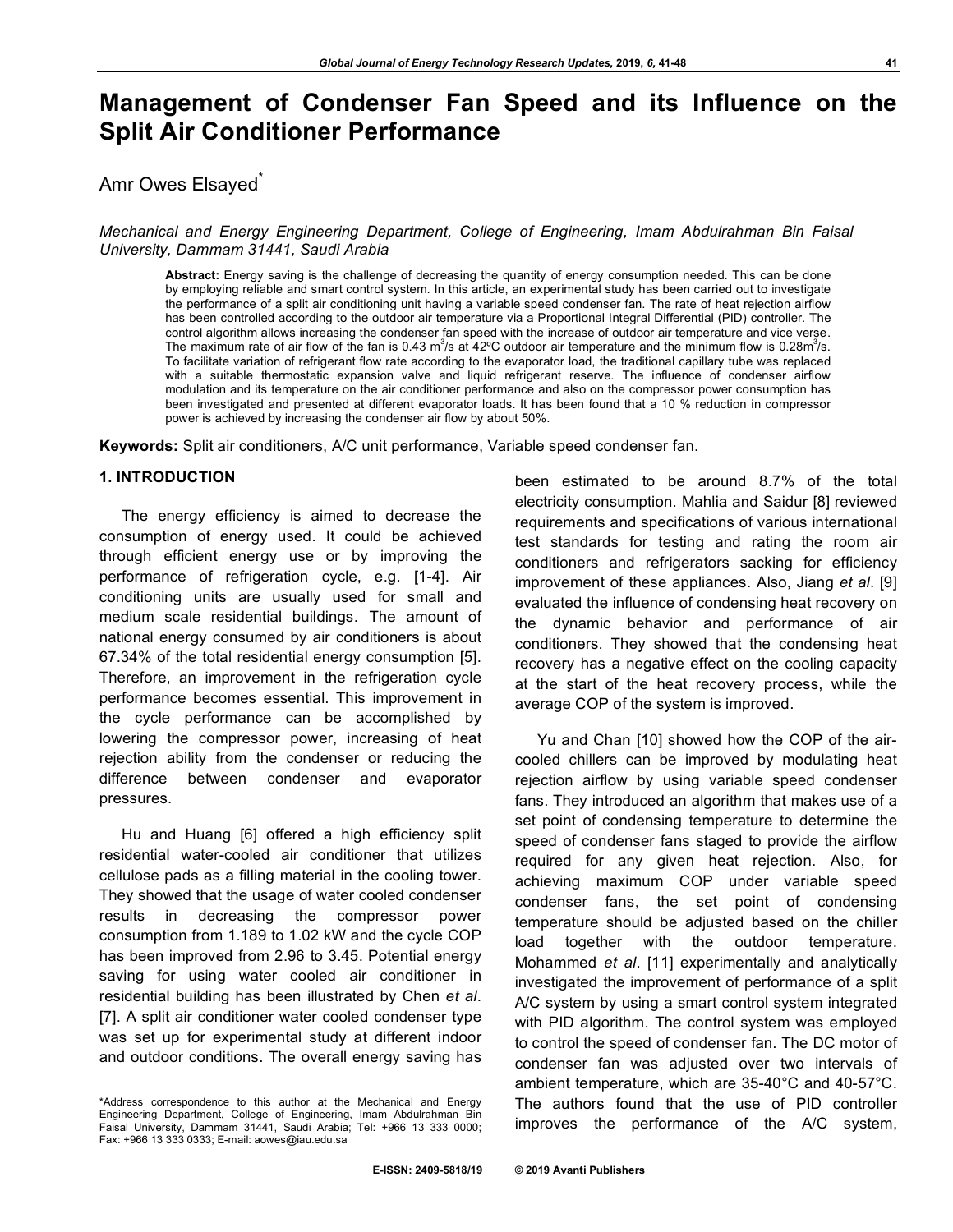especially, in the range of 35-40°C of ambient temperature. Also, the power consumed by the compressor had been reduced by 5.96‒34.09% in the range of 37-57°C ambient air temperature. Kang *et al*. [12] presented a control algorithm model for variable refrigerant flow operation in a cooling system working with variable optimal set-points. The model has been designed to predict the energy consumption, where the most energy-effective set-points can be determined to optimally operate the cooling system. They found that the control algorithm model markedly saved the cooling energy consumption by 28.44% during the 62 days.

The main objective of this study is to investigate the effect of condenser heat rejection modulation, via a variable speed fan, on the energy consumption and also, on the performance of a residential air conditioner. The speed of condenser fan was simultaneously controlled with the outdoor air temperature. The characteristics of refrigeration cycle are presented at different indoor and outdoor temperatures at the steady state operation condition.

### **2. EXPERIMENTAL APPARATUS AND PROCEDURE**

A split air conditioner having 2.64 kW nominal capacity using R-22 was employed to exam the modulation of condenser heat rejection and its effect on the conditioner performance. The conditioner contains the basic components of vapor compression system: a compressor, a condenser, capillary tube, an evaporator, filter/dryer and fans. The indoor unit includes a DX evaporator with copper tubes and aluminum fins, a fan and a capillary tube. The outdoor unit includes a constant speed rotary compressor and an aluminum finned-plate condenser that is provided with a constant speed propeller fan. The cooling output has ON/OFF control in accordance with the indoor set point temperature.

The normal method of adjusting the refrigerant mass flow in the evaporator is to add an expansion valve and an accumulator to the system. Therefore, a thermostatic expansion valve (with 0-1 orifice) and 1 kg liquid refrigerant accumulator have been installed in the refrigeration cycle. The condenser fan was employed to extract the room air through a foam duct and discharge it outside the room as shown in Figure **1**. Electric heaters were installed in the path of entering air to evaporator and condenser. Each heater was connected with a variable capacity transformer to control the heater power.

The refrigeration cycle of the conditioner was provided with controlling and measuring devices at the key locations of cycle. A schematic diagram of the experimental apparatus is shown in Figure **2**.

The temperature was measured via T-type thermocouple with a maximum uncertainty of  $\pm$  0.2°C. Thermocouples were placed at the inlet and outlet of the evaporator and condenser. Also, thermocouples were installed along the tube length of the evaporator and condenser to determine the condensation and evaporation temperatures. The thermocouple junctions were soldered at the outer surface of the tubes and the thermocouple wires were connected to a digital thermometer. The condition of air at the inlet and outlet of each of evaporator and condenser was measured by means of a digital humidity/temperature meter with 1% accuracy of relative humidity and ±0.1 accuracy of dry bulb temperature. The liquid refrigerant mass flow rate was measured by a calibrated flowmeter with a maximum uncertainty of ±0.5 kg/hr. A digital wattmeter



(a) Condensing unit **Figure 1:** Photographic picture of the air conditioning unit.



(b) Evaporating unit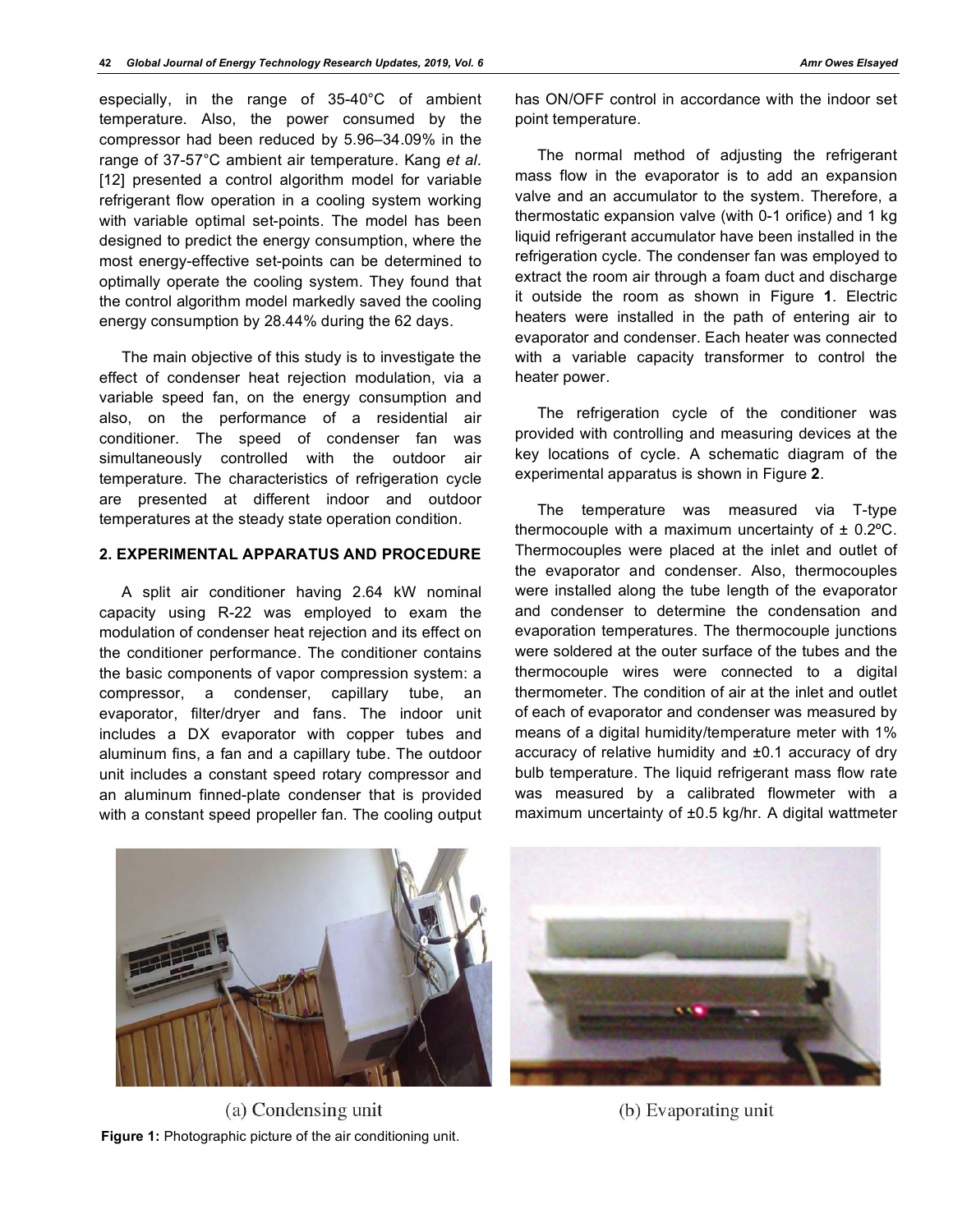

**Figure 2:** Schematic view of the experimental apparatus.

with ±1% reading uncertainty was provided to measure the compressor power consumption.

A Proportional Integral Derivative (PID) controller was used to control the speed of condenser fan. The controller had been connected with a temperature sensor, thermistor (LM35), which was positioned inside the foam duct at the front of condenser. When the condenser inlet air temperature is increased above the desired set point, the condenser fan speed is increased and vice verse. The velocity of air at the inlet condenser coil was measured via a digital vane anemometer with 0.1 m/s accuracy, where the air velocity inside the condenser duct ranged from 1.25 to 1.9 m/s. It is worth mentioning that the room temperature was maintained at 24-26 ºC during the experiments. All test runs were performed in an identical manner and at the steady state condition.

# **3. DATA REDUCTION**

As mentioned, the air velocity (m/s) inside the condenser duct was measured via a vane anemometer and the rate of air flow  $(m^3/s)$  is calculated by multiplying the duct cross section into the average air velocity. The evaporator cooling capacity,  $Q_{ev}$ , can be calculated as:

$$
Q_{ev} = m_{ref} (h_{out} - h_{in})
$$
 (1)

Where:  $h_{out}$ ,  $h_{in}$  are enthalpies of the refrigerant at evaporator outlet and inlet, respectively (kJ/kg). The common approach in determining the refrigeration

cycle performance is to use the coefficient of performance, COP, depending on the compressor power consumption as:

$$
COP = Q_{ev} / W_{comp}
$$
 (2)

# **4. RESULTS AND DISCUSSION**

The performance of the refrigeration cycle is a result of balance between the four essential cycle components. The affecting parameters that influence the conditioner performance have been considered through the following sections. Also, the modulation of condenser heat rejection airflow and its effect on the conditioner performance has been presented.

#### **4.1. Effect of Evaporator Entering Air Temperature**

The refrigeration load of the evaporator may vary due to several reasons, such as the variation of ambient temperature. The influence of entering air temperature (return air temperature) on the evaporating temperature,  $T_{ev}$ , and consequently on the evaporator cooling capacity, Qev, is presented in Figure **3**. It is observed in this figure that higher cooling capacity is achieved at 26ºC which is the design operation condition recommended by manufacturer. As the entering air temperature increases the evaporating temperature increases and the cooling capacity decreases.

The reduction in  $Q_{ev}$  is about 25%, when the inlet air temperature is increased from 26 to 35ºC. This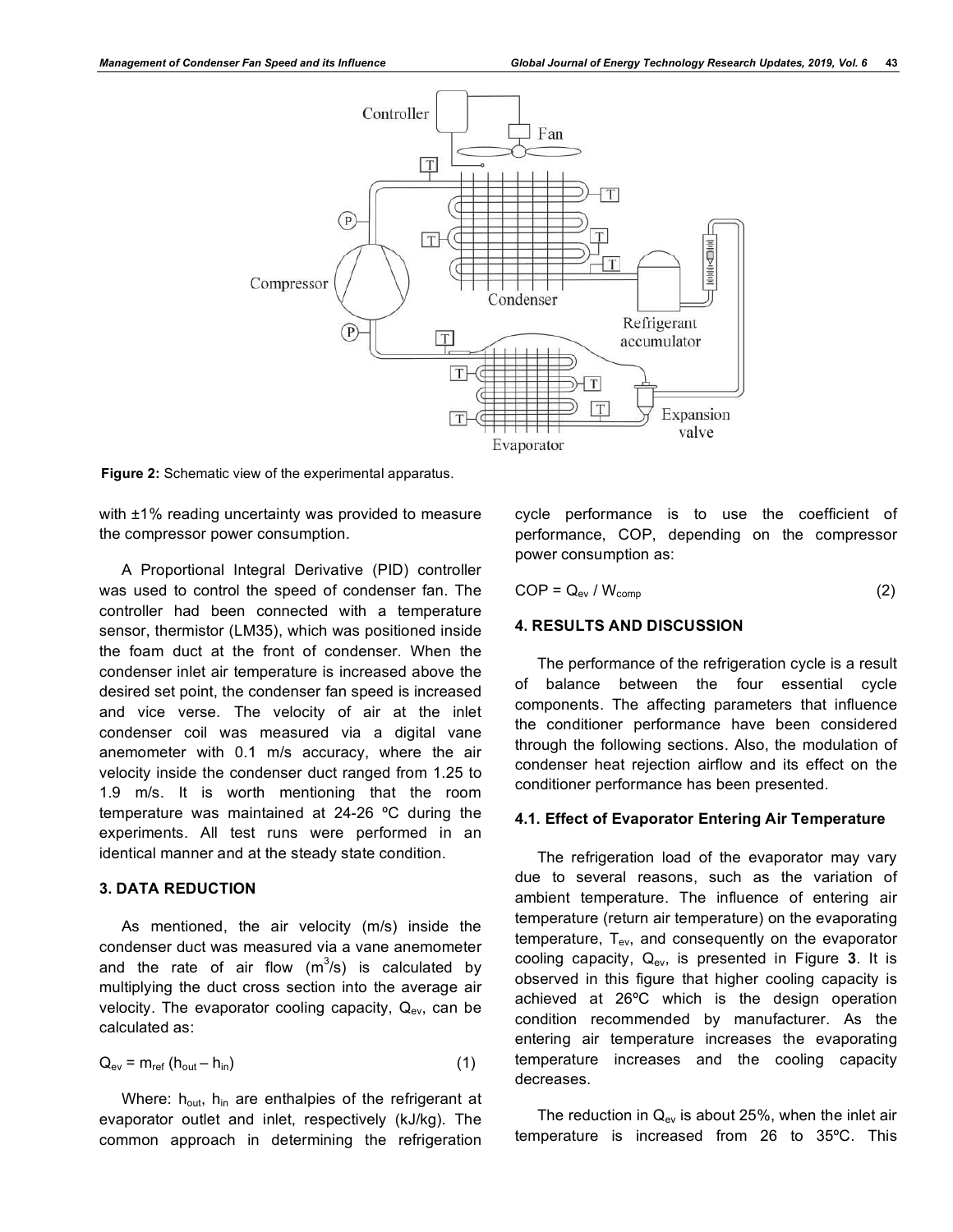

**Figure 3:** Variation of evaporator temperature and evaporator cooling capacity with entering air temperature.

reduction in  $Q_{ev}$  is due to the evaporator starving by reduces the heat transfer coefficient in evaporator, since there is no sufficient refrigerant to accommodate the heat load. Here, it should be mentioned that the degree of superheating has been changed from 5 to 9 ºC and the corresponding mass flow rate of the refrigerant varied from 38 to 47.9 kg/hr. Also, the degree of subcooling varied from 2 to 3ºC.

Figure **4** shows that as the evaporator entering the air temperature increases the compressor power increases, which cause a reduction in the coefficient of performance of the cycle. The increase of power consumption is about 12%, while the reduction in COP is about 35%.

# **4.2. Effect of Condenser Inlet Air Temperature at Constant Condenser Fan Speed**

The effect of condenser inlet air temperature on the cycle performance is shown in Figure **5**. The temperature of the air entering the condenser was varied by heating the supply air to the desired temperature. During these experiments, the ambient temperature was kept constant at 26 ºC and the speed of condenser fan was kept constant at 0.28  $\text{m}^3\text{/s}$  of air.

Figure **5** shows the variation of compressor power and COP of the cycle with the condensation temperature at different condenser inlet air temperatures. It is observed from this figure that 17% increase in the condensing temperature leads to an



**Figure 4:** Effect of evaporator entering air temperature on the compressor power and cycle performance.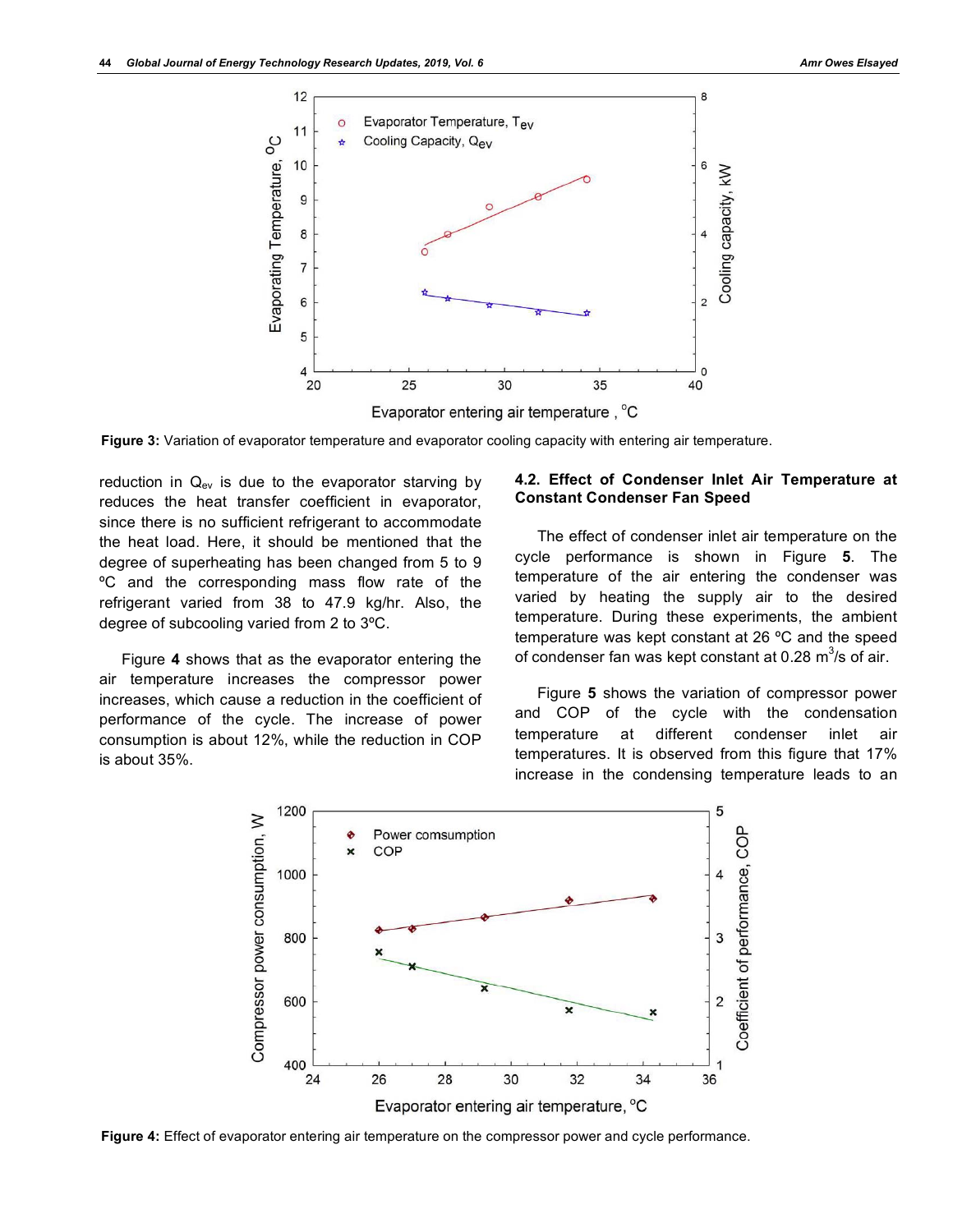

**Figure 5:** Effect of condensation temperature on the power consumption and cycle COP.

increase in power consumption by 36% and a decrease in the cycle COP by about 45%.

# **4.3. Modulation of Condenser Air Flow at Constant Inlet Air Temperature**

During these experiments, the temperature of air, which cools the condenser, was kept constant at 36ºC and the airflow through the condenser was varied by controlling the speed of fan manually. Although, the increase of condenser airflow causes an additional increase in electric demand, but the decrease in condensing temperature results in a considerable reduction in compressor's electric demand. This is shown in Figure **6**, as the rate of air flow increases from 0.28 to 0.43  $m^3/s$  the condensing temperature decreases by about 8%. The corresponding reduction

in compressor power consumption is about 10%. These findings indicate that the compressor power consumption depends on how the condenser fan is controlled to provide the sufficient airflow for heat rejection for lowering the condensing temperature.

# **4.4. Modulation of Condenser Air Flow at Different Inlet Air Temperature**

The condensing temperature can be controlled at a minimum point by continuously modulating the airflow. In these experiments, the condenser fan speed was varied according to the condenser inlet air temperature that represents outdoor air temperature. To show the influence of variable air flow, a comparison between constant and variable condenser fan speed has been presented in Figures **7-9**. Figure **7** illustrates the



**Figure 6:** Variation of condenser airflow with condensation temperature and compressor power.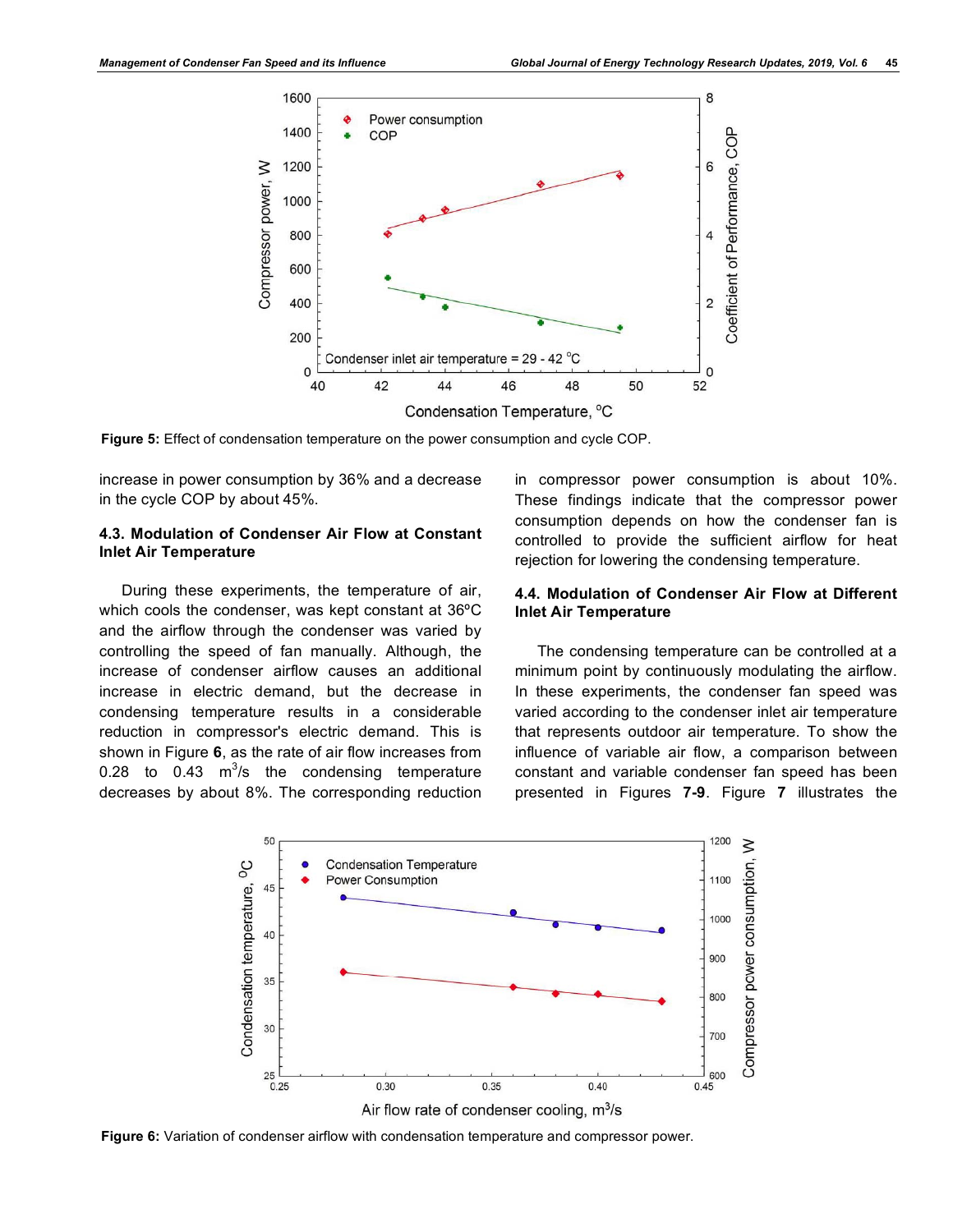

**Figure 7:** Variation of condensing temperature with condenser inlet air temperature.

variation of condensing temperature with the inlet air temperature for constant and variable condenser airflow.

By increasing the rate of airflow through the condenser, the condensing temperature has reduced by 7% (at 42 ºC inlet air temperatures) as shown in the figure. The corresponding reduction in compressor power is recorded in Figure **8**. It is seen from this figure that at 42ºC inlet air temperature, the power consumption has been reduced by about 15%, while at 36ºC inlet air temperature the reduction is about 9%. As mentioned earlier, the increase of heat rejection airflow needs an additional fan electric demand; however, this demand is small compared with the energy saved by the compressor. Moreover, the max power required for condenser fan is only used at the peak of outdoor air.



**Figure 8:** Variation of compressor power with condenser inlet air temperature for constant and variable airflow.

Figure **9** reveals the coefficient of performance of the conditioner during constant and variable airflow for

condenser fan. It is seen in this figure that the COP of the cycle decreases as the condenser inlet air temperature increase for both cases. This is because the compressor power increases with the increase in condensing temperature. On the other hand, the COP of the cycle has been improvement by about 28% for the variable condenser airflow due to the reduction of compressor power consumption.



**Figure 9:** Variation of cycle COP with condenser inlet air temperature for constant and variable airflow.

To evaluate the energy saving, the COP of the unit includes the power consumption of the condenser fan and the COP can be defined as:

$$
COP_{U} = Q_{ev} / (W_{comp} + W_{Fan})
$$
 (3)

As Figure  $10$  shows, the unit  $COP_U$  for variable condenser fan is greater than that for constant speed fan. The profit payback of the present energy saving method can be calculated by the economic analysis. The retrofitting of the present conditioner will be handled in a future work.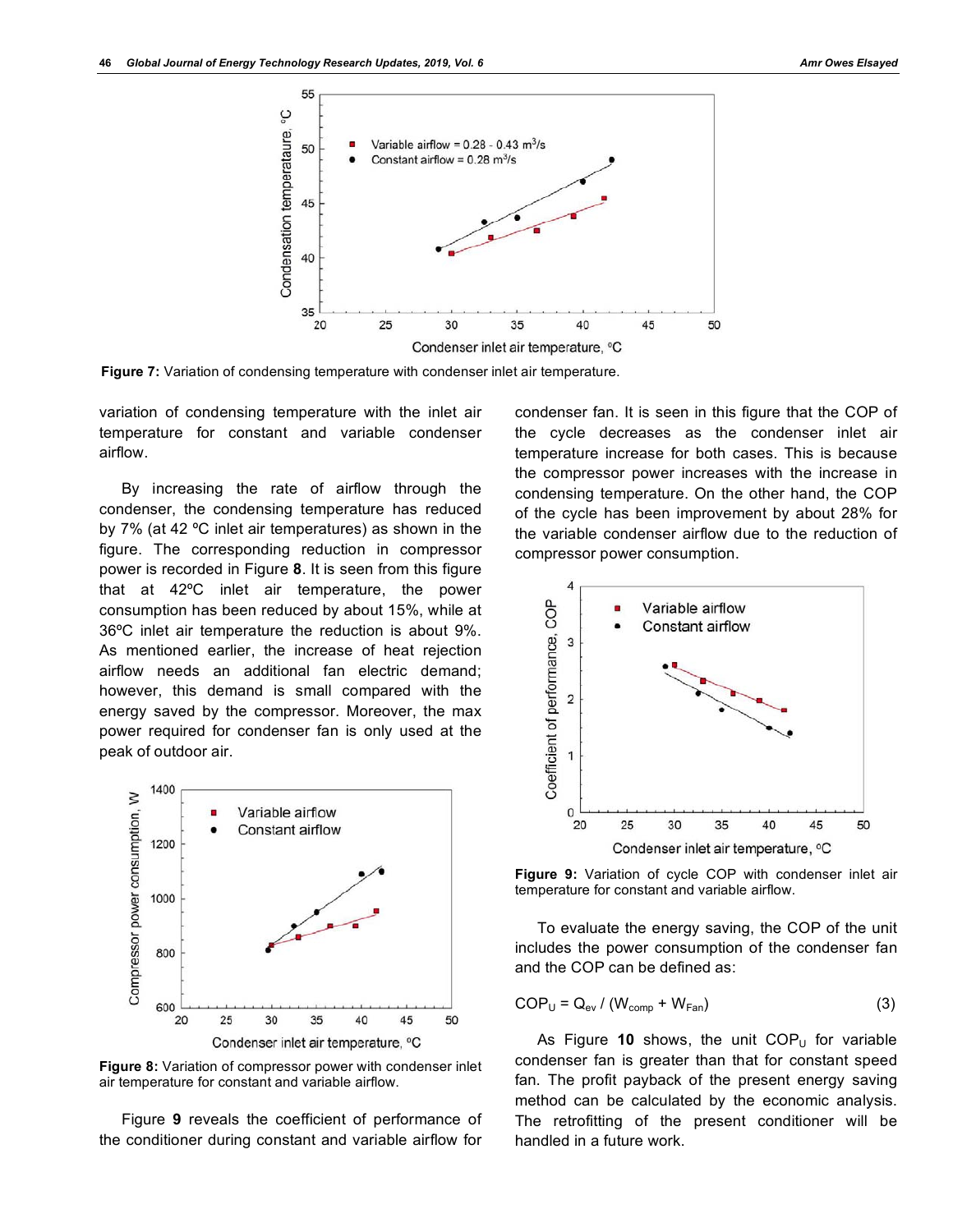

Figure 10: Variation of unit COP<sub>U</sub> with condenser inlet air temperature.

The study is conducted to compare the present conditioner performance with the performance of watercooled air conditioner in Ref [6]. As shown in Figure **11**, the COP of the water-cooled air conditioner is higher by about 35% than that for the present conditioner. This is due to the high heat capacity of water compared with the air.



**Figure 11:** Comparison between the COP of the present conditioner and water cooled high performance conditioner in Ref [6].

### **5. CONCLUSIONS**

From the above findings, it can be concluded that:

The power consumption of the compressor was increased by 12% and the cooling capacity was decreased by 25%, when rising the evaporator's inlet air temperature from 26 to 35 ºC.

- The cooling capacity of the evaporator was decreased by 32% when rising the condenser entering air temperature from 30 to 42ºC, while the compressor power consumption was increased by about 36 %.
- At constant inlet air temperature, 10 % reduction in the compressor power consumption has been obtained when increasing the condenser cooling air flow by about 1.5 times.
- For variable speed condenser fan, it is found that the compressor power has been reduced by 15% at 42ºC condenser entering air temperature; while at 36ºC the reduction is about 9%.
- The use of variable speed condenser fan causes an increase in the COP of the conditioner by 28% at 42ºC condenser entering air temperature.

Variable speed motor is recommended for the condenser fan with advanced control to accommodate the variation of outdoor air temperature for tracking and adjusting the condensing temperature.

# **NOMENCLATURE**

| COP               | coefficient of performance   |              |
|-------------------|------------------------------|--------------|
| н                 | refrigerant enthalpy         | $kJ.kg^{-1}$ |
| $m_{\text{ref}}$  | refrigerant flow rate        | $kg.s-1$     |
| P                 | pressure                     | kPa          |
| $T_{ev}$          | evaporation temperature      | °C           |
| $T_{cond}$        | condensation temperature     | °C           |
| $Q_{ev}$          | evaporator cooling capacity  | kW           |
| W <sub>comp</sub> | compressor power consumption | kW           |
| W <sub>Fan</sub>  | condenser fan power          | kW           |
|                   |                              |              |

# **REFERENCES**

- [1] Gao CF, Lee WL, Chen H, Locating Room Air-Conditioners at Floor Level for Energy Saving in Residential Buildings. Applied Thermal Engineering 2009; 29(2-3): 310-316. https://doi.org/10.1016/j.applthermaleng.2008.02.031
- [2] Hajidavalloo E, Eghtedari H. Performance Improvement of Air-Cooled Refrigeration System by Using Evaporatively Cooled Air Condenser. Int Journal of Refrigeration 2010; 33(5): 982-988. https://doi.org/10.1016/j.ijrefrig.2010.02.001